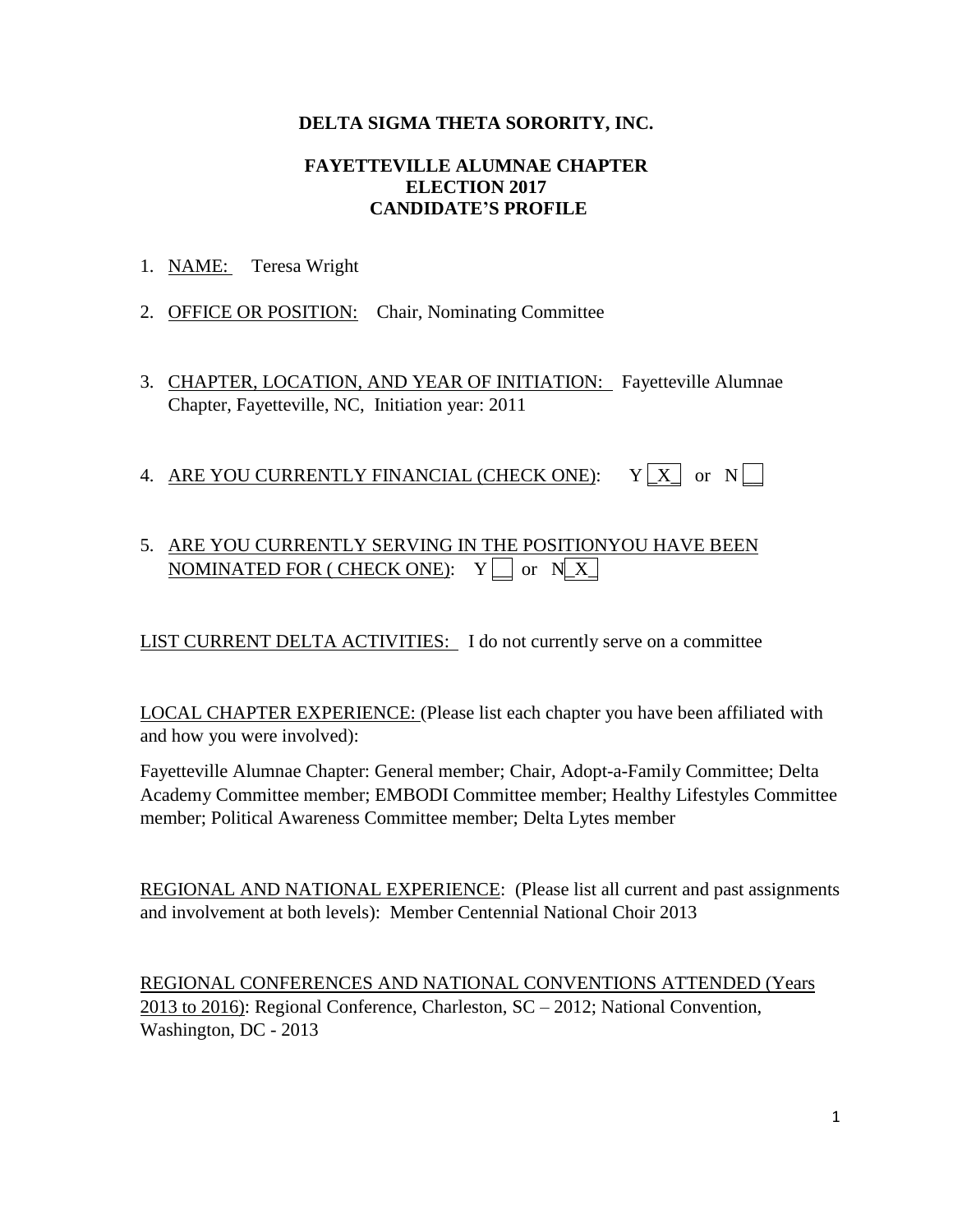## COMMUNITY INVOLVEMENT (Past & Present) AND ORGANIZATIONAL

AFFILIATIONS: Blacks In Government (BIG), Kings Bay Area Chapter, Vice President – currently, Membership Chair. Co-Chair BIG National Special Events Committee for the National Training Institute, Orlando, Florida - 2014;

Cape Fear Area Section, National Council of Negro Women - Charter Member, currently 2<sup>nd</sup> Vice President, Membership Chair;

Southeastern Chapter, Case Management Society of America – past  $1<sup>st</sup>$  Vice President, member Education/Publicity Committee;

Sandhills North Carolina Black Nurses Association – Charter Member

ORGANIZATIONS (no more than 4): See above

## POSITION AND /OR RESPONSIBILITY: See above

STATE YOUR REASON(S) FOR SEEKING THIS SPECIFIC OFFICE: In 250 words or less, cite experiences, either in Delta or in your professional career, that impact directly on the position your are seeking. Include your plan/vision for the Fayetteville Alumnae Chapter in your response.

**My reason for seeking the Office of Nominating Committee Chair is to become more involved in the governance of the Sorority. As Committee Chair, my goal is to successfully lead the Nominating Committee in identifying, screening and reviewing qualifications of Sorors who desire to serve as officers of the Fayetteville Alumnae Chapter. This will include, but not be limited to, the examination of characteristics and skills needed by those running for elected Chapter positions. If elected, I will work closely the committee to effectively oversee the dissemination of information about the nomination process and solicit recommendations from the membership to provide a slate of qualified candidates for discussion and approval by the membership.**

**My vision for Fayetteville Alumnae Chapter is to have a nominating committee that works cooperatively with the President and Executive Board to identify ideal characteristics, experiences and skills ideal for officers. Also, it's my vision that the committee will earnestly review and select candidates who will take leadership responsibility seriously and give their best service to the organization.**

Have you ever been suspended and /or placed on probation? YES  $\boxed{X}$  or NO  $\boxed{\phantom{a}}$ 



If yes, please list violation, date(s) of suspension or probation and fine levied.